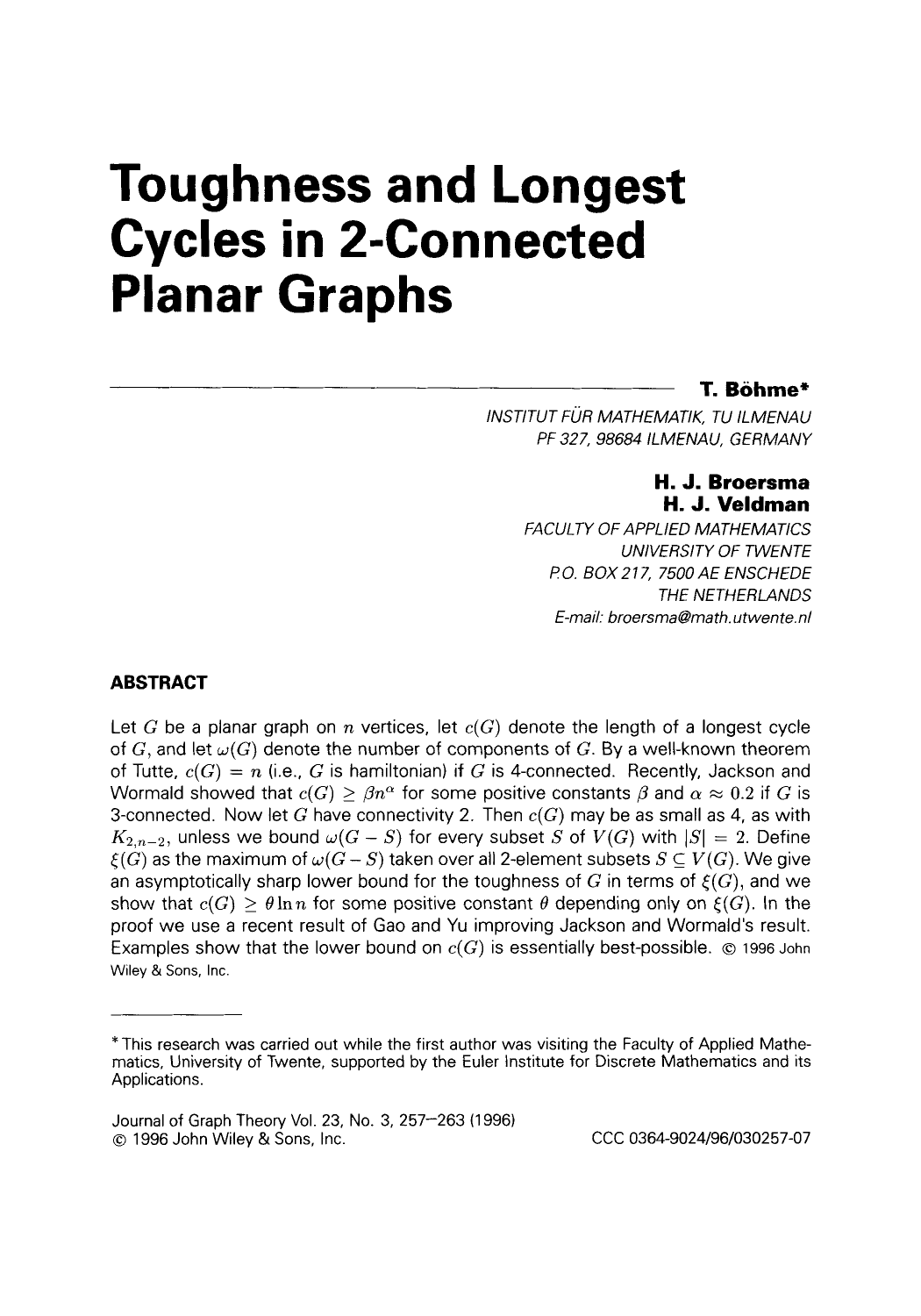## **1. INTRODUCTION**

We use [1] for basic terminology and notation not defined here, and consider finite simple graphs only. The *circumference*  $c(G)$  of a graph  $G$  is the length of a longest cycle in  $G$ . Suppose that *G* is a planar graph on *n* vertices. It is well-known from a theorem of Tutte [8] that  $c(G) = n$  (i.e., *G* is *hamiltonian*) if *G* is 4-connected. Recently it has been shown that  $c(G) \geq \beta n^{\alpha}$  for some positive constants  $\beta$  and  $\alpha$  if *G* is 3-connected [5], [7]. If *G* is 2-connected but not 3-connected, its circumference may be as small as 4, as with  $K_{2,n-2}$ . In rough terms, the absence of long cycles in  $K_{2,n-2}$  is due to the fact that it contains two vertices the deletion of which results in a graph with many components. If the number of components one can get by deleting two vertices is bounded by a constant, the situation changes drastically.

Let *G* be a connected graph. A subset *S* of the vertex set  $V(G)$  of *G* is a *separator* of  $G$  if the graph  $G - S$ , obtained from  $G$  by deleting the vertices of  $S$ , is disconnected. A separator *S* of *G* is said to be a *k-separator* if  $|S| = k$ . An edge xy of a 2-connected graph *G* is said to be a *good edge* if  $\{x, y\}$  is not a separator of *G*. If *G* is a graph, then  $\omega(G)$ denotes the number of components of *G*. For a 2-connected graph *G* we define  $\xi(G)$  to be the smallest natural *k* such that for any 2-element subset *S* of  $V(G), \omega(G - S) \leq k$ . For convenience we say that a cycle C of a graph G is an *X-cycle* if  $E(C)$  contains the edges of  $X \subseteq E(G)$ .

Our main theorem reads as follows.

(1.1) Let *G* be a 2-connected planar graph on *n* vertices with  $\xi(G) \geq 2$  and f a good edge of *G*. Then *G* has an  ${f}$ -cycle of length at least

$$
\gamma\left(\frac{1}{\xi(G)-1}\right)^{0.4}\ln n,
$$

where  $\gamma \approx 0.10$ .

The proof of (1.1) is postponed until Section 3.

The parameter  $\xi(G)$  is closely related to the concept of toughness in graphs which has been introduced by Chvatal [3] as follows. **A** connected graph G is said to be *t-tough*  if  $|S| \geq t \cdot \omega(G - S)$  for every separator *S* of *G*. The *toughness*  $\tau(G)$  of a connected non-complete graph *G* is defined by

$$
\tau(G) = \min \frac{|S|}{\omega(G-S)},
$$

where the minimum is taken over all separators *S* of *G.* It is easy to see that every hamiltonian graph is 1-tough. The converse is not true, even in the case of maximal planar graphs (see *[6]).* 

If G is a 2-connected graph with  $\xi(G) \geq 2$ , then, obviously,

$$
\tau(G) \le \frac{2}{\xi(G)}.
$$

Consequently, (1.1) implies that every planar 2-connected graph *G* on *n* vertices with  $\xi(G) \geq 2$  has a cycle of length at least  $\gamma(\tau(G)/(2 - \tau(G)))^{0.4} \ln n$ . In general, there is no non-trivial lower bound for the toughness in terms of  $\xi(G)$ , but for planar graphs there is one.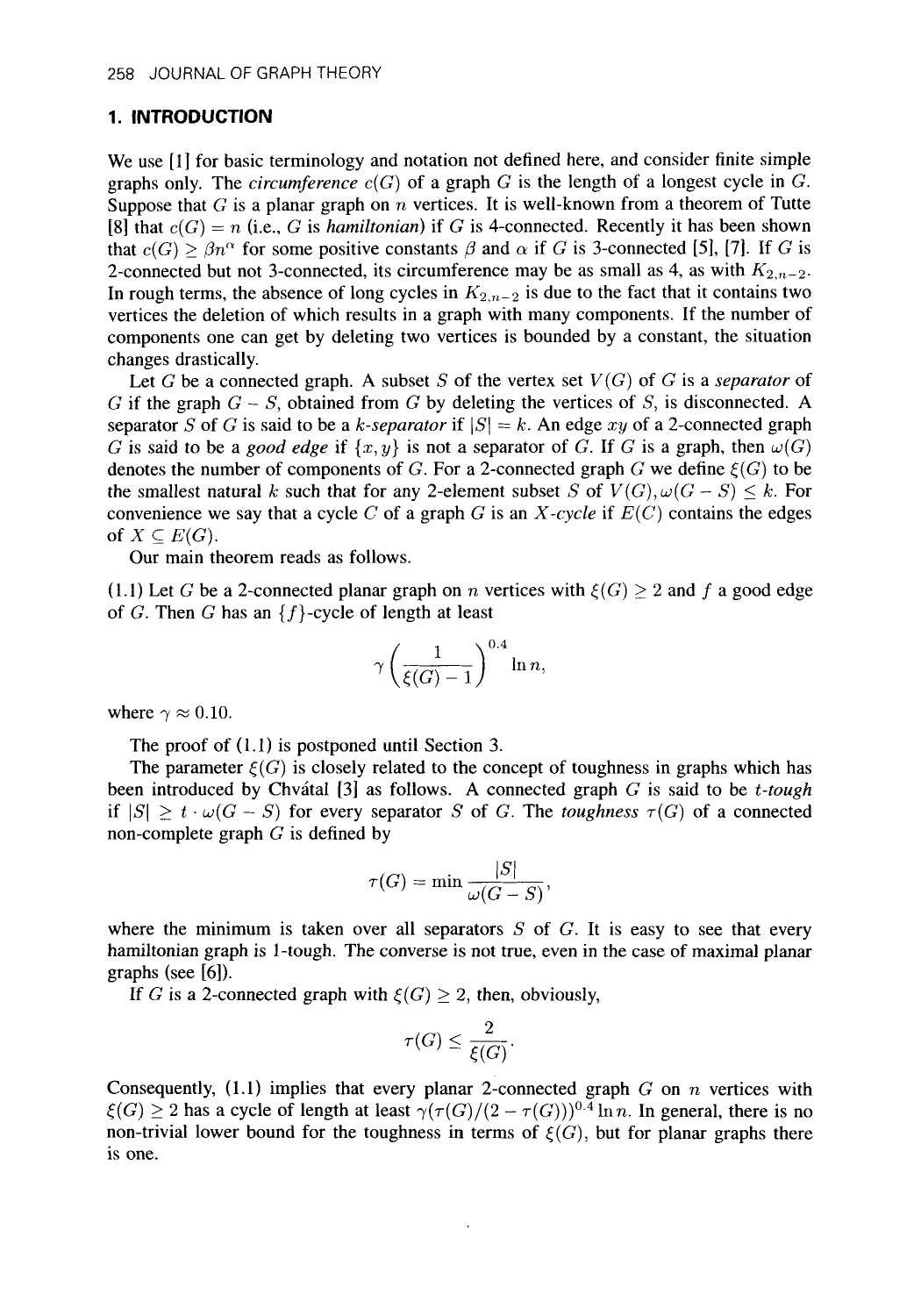(1.2) Let G be a 2-connected planar graph and S a separator of G such that  $\tau(G)$  =  $|S|/\omega(G-S)$ . Then  $\tau(G) = 2/\xi(G)$  if  $|S| = 2$ , and  $\tau(G) > 1/(3(\xi(G)-1)+2)$  otherwise.

The proof of (1.2) will be given in Section **3;** moreover, examples will be provided showing that the bound is asymptotically sharp.

Although there is a long-standing conjecture stating that every 2-tough graph **is** hamiltonian (see e.g. **[3]),** there are only a few results concerning bounds for the circumference of  $t$ -tough graphs. The following theorem in  $[2]$  seems to be the best result for the case of 2-connected but not 3-connected graphs known up to now.

(1.3) (a) Let  $t > 0$  be fixed. If G is a t-tough 2-connected graph on *n* vertices, then

$$
c(G) \cdot \ln c(G) \geq 2 \ln n - o(\ln n) \quad (n \to \infty).
$$

(b) For any real number  $t, 0 < t \le 1$ , and for any integer  $n \ge 3$ , there exists a t-tough 2-connected graph G on *n* vertices such that

$$
c(G) < \begin{cases} \frac{2}{\ln\left[\frac{1}{t}\right]} \cdot \ln n + 4 & \text{if } 0 < t \le \frac{1}{2} \\ 4\log_2(n+2) - 4\log_2 3 + 4 & \text{if } \frac{1}{2} < t \le 1. \end{cases}
$$

The proof of (1.3)(b) is constructive and all constructed graphs are planar. Thus the function  $\ln n$  in the bound of (1.1) cannot be replaced by a function growing faster than  $\ln n$ .

## **2. PRELIMINARIES**

A *plane graph* is a planar graph with a specified embedding in the euclidean plane. If G is a plane graph and *C* a cycle of G, then the induced embedding of *C* is a simple closed curve in the plane. Thus, if x is a vertex or an edge of  $G$  but not of  $C$ , then  $x$  is either *inside* or *outside C.* It is a well-known fact that each face of a 2-connected plane graph is bounded by a cycle. **A** cycle of a plane graph is called a *facial cycle* if **it** bounds a face.

Let G be a 2-connected plane graph and *C* a facial cycle of G. Then the ordered pair  $(G, C)$  is said to be a *circuit graph* if for any 2-separator *S* of G every component of  $G - S$ contains a vertex of  $V(C)$ . The proof of the following statement is an easy exercise, and is therefore omitted.

(2.1) Let G be a 3-connected plane graph and *C* a cycle of G. Furthermore, let *H* be the plane graph obtained from G by deleting all vertices and edges inside C. Then  $(H, C)$  is a circuit graph.

Note that in (2.1) "inside C" may be replaced by "outside C".

In **[5]** the following theorem is proved.

(2.2) There exists a positive constant  $\beta \approx 0.193...$  such that for every circuit graph (G, C) on *n* vertices and every two edges  $f, g \in E(C)$  there is an {f, g}-cycle of G of length at least  $\beta n^{0.4} + 2$ .

Combining (2.1) and (2.2), we get the following.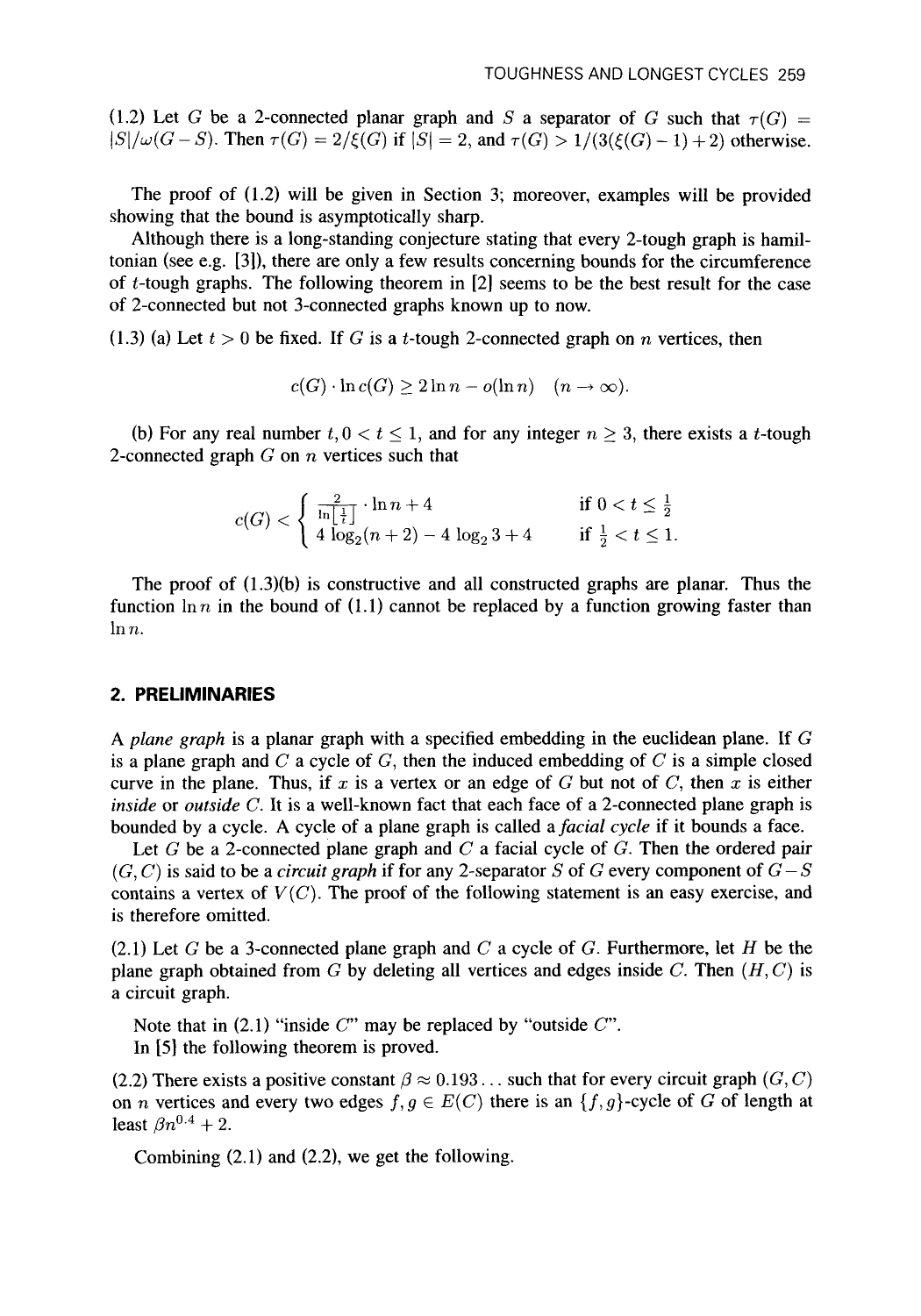(2.3) Let  $G$  be a 3-connected plane graph on  $n$  vertices and  $f, g$  two edges of  $G$ . Then there is an  ${f, g}$ -cycle of *G* of length at least

$$
\beta\left(\frac{n}{2}\right)^{0.4}+2,
$$

where  $\beta$  is the same constant as in (2.2).

**Proof.** Since *G* is 3-connected there is a cycle *C* of *G* containing  $f, g$ . Let  $G_1$  and  $G_2$ denote the plane graphs obtained from *G* by deleting all vertices and edges inside *C* or outside C, respectively. Clearly,  $|V(G_1)| + |V(G_2)| > n$ . Hence, we may assume without loss of generality that  $|V(G_1)| > \frac{1}{2}n$ . Since (2.1) implies that  $(G_1, C)$  is a circuit graph, the result now follows from (2.2). the result now follows from (2.2).

Let *G* be a graph,  $f = xy$  an edge of *G* and *P* a path with endvertices  $x', y'$  such that  $V(G) \cap V(P) = \emptyset$ . Then the graph *H* defined by  $V(H) = V(G) \cup V(P)$  and  $E(H) =$  $E(G) \cup E(P) \cup \{xx', yy'\} \setminus \{xy\}$  is said to be obtained from *G* by *replacing f by P.* A graph *G'* is a *subdivision* of a graph *G* if *G'* can be obtained from *G* by replacing edges by paths. *A superblock* is either a complete graph on three vertices or a 3-connected graph. Let *H* be a subgraph of a graph *G* and x a vertex of  $V(G) \setminus V(H)$ . Then *H* is *attached to*  $x$  if, in  $G, x$  is adjacent to some vertex of  $H$ .

The following result plays a key role in our proof of (1.1).

(2.4) Let G be a 2-connected graph and  $f = xy$  an edge of G. Then there is a superblock *H* and a subdivision *H'* of *H* subject to the following conditions.

- (1)  $xy \in E(H) \cap E(H')$
- (2) *H'* is a subgraph of *G*
- (3) every component of  $G V(H)$  is attached to precisely two vertices of  $V(H)$
- (4) if  $\{a,b\} \subseteq V(H)$  is a 2-separator of *G*, then  $ab \in E(H)$ .

*Proof* (by induction on  $|V(G)|$ ). If *G* has less than four vertices or *G* is a superblock, then there is nothing to prove. Thus we may proceed with the inductive step and assume that G has at least four vertices and contains a 2-separator  $S = \{u, v\}$ . Let  $G_1, \ldots, G_k$ be the components of  $G - S$ . We assume without loss of generality that  $f$  is an edge of the subgraph of G induced by  $V(G_1) \cup S$ . Now let  $\tilde{G}$  be the graph obtained from G by deleting  $V(G_2)$  and adding the edge *uv* unless  $uv \in E(G)$ . Obviously,  $\tilde{G}$  is a 2-connected graph with fewer vertices than  $G$  and  $f$  is an edge of  $\tilde{G}$ . By the induction hypothesis there is a superblock  $\tilde{H}$  and a subdivision  $\tilde{H}'$  of  $\tilde{H}$  subject to (1), ..., (4) with respect to  $\tilde{G}, \tilde{H}$  and  $\tilde{H}'$  instead of  $G, H$  and  $H'$ . If  $uv \in E(\tilde{H})$  or  $\{u, v\} \nsubseteq V(\tilde{H})$ , then we put  $H = \tilde{H}$ . Otherwise, *H* is obtained from  $\tilde{H}$  by adding the edge *uv.* If  $uv \in E(\tilde{H}') \setminus E(G)$  or  $uv \in E(H) \setminus E(H)$ , then *H'* is obtained from  $\tilde{H}'$  by adding a  $(u, v)$ -path in the subgraph of *G* induced by  $V(G_2) \cup S$  and deleting *uv* provided  $uv \in E(\tilde{H}')$ . Otherwise, we let  $H' = \tilde{H}'$ . Now it is not hard to prove that *H'* is a subdivision of *H* and that *G, H,* and *H'* satisfy the conditions (1), ..., (4). satisfy the conditions  $(1), \ldots, (4)$ .

(2.5) Let x be a real number with  $x > 1$ . Then

$$
\frac{x^{0.4}}{\ln x} \ge \frac{2e}{5}.
$$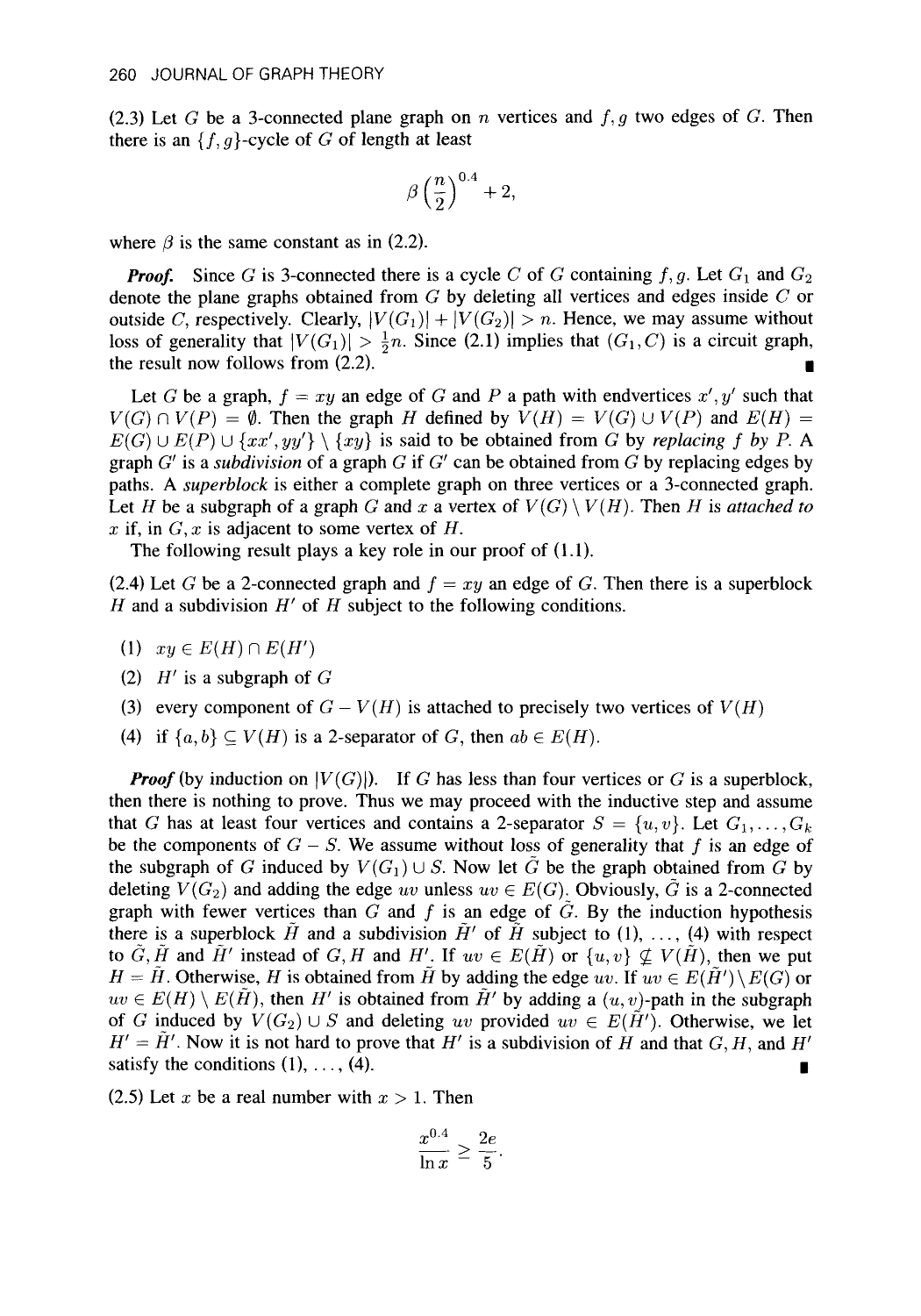*Proof.* Let  $f(x) = x^{0.4}/\ln x$ . For  $x > 1$ ,  $f(x)$  has a continuous derivative  $f'(x) =$  $0.4/(x^{0.6} \cdot \ln x) - 1/(x^{0.6} \cdot (\ln x)^2)$ . Now it is easy to see that  $x_0 = e^{2.5}$  is the only  $x > 1$  for which  $f'(x) = 0$ . Since  $f'(x) < 0$  for  $1 < x < x_0$  and  $f'(x) > 0$  for  $x > x_0$ ,  $f(x_0) = 2e/5$ is the unique minimum of  $f(x)$  for  $x > 1$ .

## **3. PROOFS**

#### **3.1. Proof of (1.1)**

Instead of (1.1) we shall prove the following slightly modified statement.

(3.1) Let *G* be a 2-connected planar graph on *n* vertices, *f* a good edge of *G* and  $\gamma$  =  $\beta/6^{0.4} \cdot 2e/5$ , where  $\beta$  is the same as in (2.2). Then G has an {f}-cycle of length at least *<sup>1</sup>*, where

$$
l = \begin{cases} \gamma \ln n & \text{if } \xi(G) = 1 \\ \gamma \left( \frac{1}{\xi(G) - 1} \right)^{0.4} \ln n & \text{otherwise.} \end{cases}
$$

*Proof.* The proof is by induction on n. If  $n < 4$ , then G is a complete graph on three vertices which is a (hamiltonian) cycle. Thus we may proceed with the inductive step and assume  $n \geq 4$ . By (2.4) there is a superblock *H* containing *f*, and a subdivision *H'* of *H* subject to the conditions  $(1), \ldots, (4)$  of  $(2.4)$ . We distinguish two cases.

*Case 1.*  $V(G) = V(H)$ . Then *G* is a superblock and hence *G* is 3-connected and  $\xi(G) = 1$ . By (2.2) there exists an {f}-cycle of G of length at least  $\beta \cdot n^{0.4}$ . Now it follows from (2.5) that

$$
\beta\cdot n^{0.4} \geq \gamma \ln n.
$$

*Case 2.*  $V(G) \neq V(H)$ . Then by (3) every component of  $G - V(H)$  is attached to precisely two vertices of  $V(H)$ . Let  $n_H$  denote the number of vertices of *H*. Obviously, *H* is a planar graph and, therefore, it follows from (4) and Euler's formula that the total number of components of  $G - V(H)$  is at most  $(\xi(G) - 1)(3n<sub>H</sub> - 6)$ . Consequently, there is a component *F* of  $G - V(H)$  containing at least

$$
\frac{n-n_H}{(\xi(G)-1)(3n_H-6)}
$$

vertices. Let *F* be attached to  $a, b \in V(H)$ . Let *F'* be the subgraph of *G* induced by  $V(F) \cup \{a, b\}$ , with the edge *ab* added unless  $ab \in E(G)$ . F' is a 2-connected planar graph and *ab* a good edge of *F'*. Clearly,  $\xi(F') \leq \xi(G)$ . By the induction hypothesis there is an  ${ab}$ -cycle  $C_1$  in  $F'$  of length at least

$$
\gamma\left(\frac{1}{\xi(G)-1}\right)^{0.4}\ln\left(\frac{n-n_H}{(\xi(G)-1)(3n_H-6)}+2\right).
$$

By (4), *H* contains the edge *ab*. Consequently, it follows from (2.3) that there is an  $\{f, ab\}$ cycle C' in *H* of length at least  $\beta(n_H/2)^{0.4} + 2$  if *H* is 3-connected; the same is true if  $H = K_3$ . Since G contains a subdivision *H'* of *H*, there is a cycle  $C''$  in *H'* which is a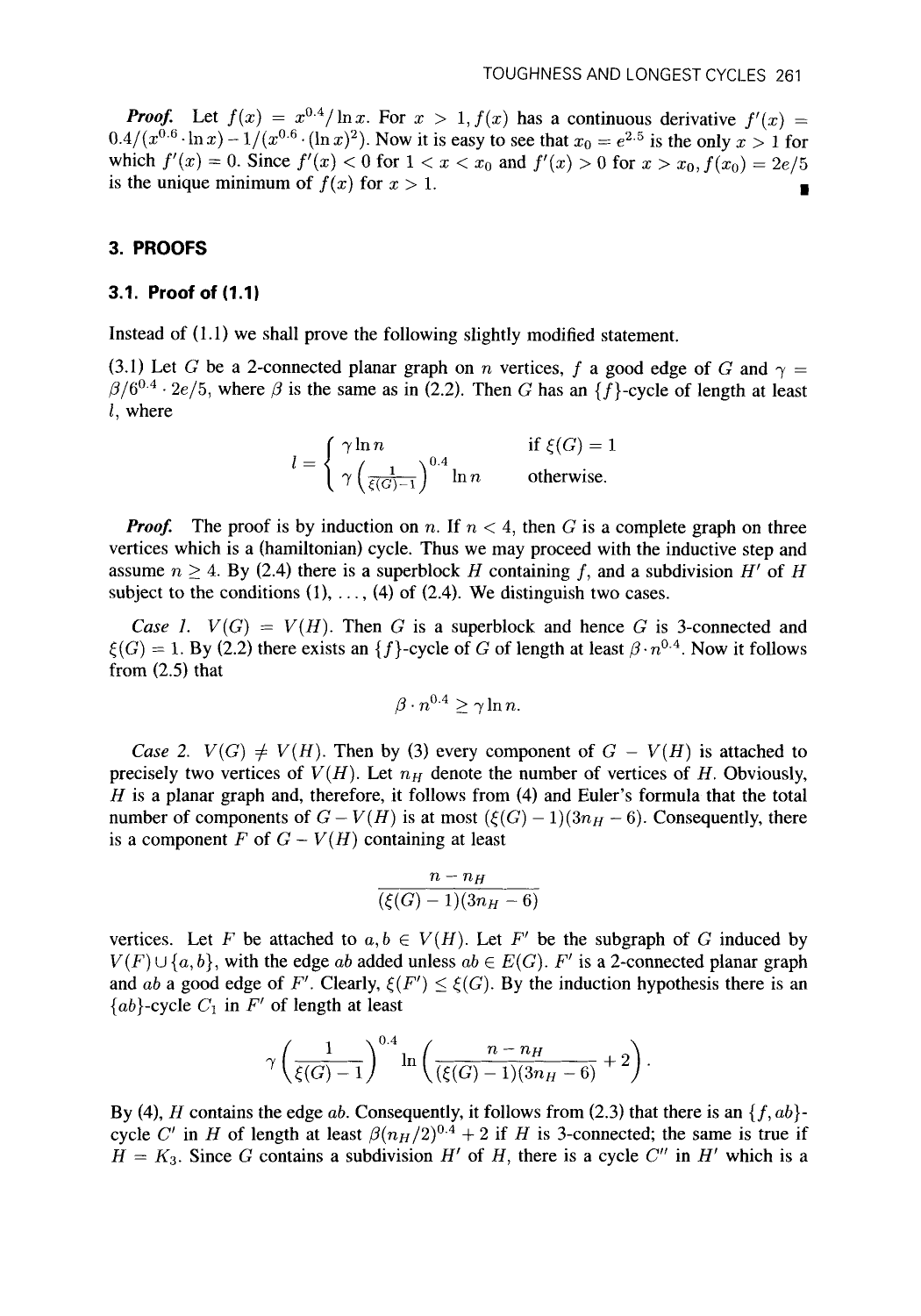subdivision of C'. If  $ab \in E(C'')$ , let  $C_2 = C''$ ; otherwise denote by P the path ab has been replaced with, and let  $C_2$  be the cycle obtained from  $C''$  by deleting the inner vertices of *P* and adding ab. Clearly *Cz* is an *{f,* ab}-cycle containing no vertices of *F* which is at least as long as  $C'$ . Consequently, the subgraph of *G* obtained from  $C_1 \cup C_2$  by deleting the edge ab is an  ${f}$ -cycle of length at least

$$
\beta \left(\frac{n_H}{2}\right)^{0.4} + 2 + \gamma \left(\frac{1}{\xi(G)-1}\right)^{0.4} \ln \left(\frac{n-n_H}{(\xi(G)-1)(3n_H-6)}+2\right)-2.
$$

Since  $\xi(G) \geq 2$  (and  $n_H \geq 0$ ),

$$
\beta \left(\frac{n_H}{2}\right)^{0.4} + 2 + \gamma \left(\frac{1}{\xi(G)-1}\right)^{0.4} \ln \left(\frac{n-n_H}{(\xi(G)-1)(3n_H-6)}+2\right) - 2
$$
  
\n
$$
\geq \beta \left(\frac{n_H}{2}\right)^{0.4} + \gamma \left(\frac{1}{\xi(G)-1}\right)^{0.4} \ln n - \gamma \left(\frac{1}{\xi(G)-1}\right)^{0.4} \ln((\xi(G)-1)3n_H).
$$

Consequently, it suffices to prove that

$$
\gamma \frac{1}{(\xi(G)-1)^{0.4}} \leq \frac{\beta \left( \frac{n_H}{2}\right)^{0.4}}{\ln ((\xi(G)-1) 3 n_H)}.
$$

Let  $x = (\xi(G) - 1)3n_H$ . Then

$$
\frac{\beta \left(\frac{n_H}{2}\right)^{0.4}}{\ln ((\xi(G)-1)3n_H)}=\frac{\beta}{6^{0.4}(\xi(G)-1)^{0.4}}\cdot \frac{x^{0.4}}{\ln x}.
$$

and the result follows from (2.5) and the definition of  $\gamma$ .

## **3.2. Proof of (1.2)**

Let *G* be a planar 2-connected graph and  $S \subseteq V(G)$  a k-separator of *G* such that  $\tau(G)$  =  $|S|/\omega(G-S)$ . If  $k = 2$ , then  $\omega(G-S) = \xi(G)$ . Otherwise, it follows from Euler's formula that the number of components of  $G-S$  attached to precisely two vertices of *S* is at most  $(\xi(G) - 1)(3k - 6)$ . In order to count the components of  $G - S$  attached to more than two vertices of *S*, we consider the graph  $G'$  obtained from G by deleting all edges of  $G[S]$ and all components of  $G - S$  which are attached to precisely two vertices of *S* and by contracting all the other components of  $G-S$  into single vertices, called the white vertices of *G'.* Let w denote the number of white vertices of G'. Clearly, *G'* is planar and bipartite, so

$$
3w \le |E(G')| \le 2|V(G')| - 4 = 2(k+w) - 4,
$$

implying that  $w \leq 2k - 4$ . Thus the total number of components of  $G - S$  is  $\xi(G)$  if  $k = 2$ and at most  $2k - 4 + (\xi(G) - 1)(3k - 6)$  otherwise. Now the result follows directly from the definition of  $\tau(G)$ .

The following examples show that the bound on the total number of components of  $G-S$  obtained in the above proof is sharp. Let  $k \geq 3$  and  $l \geq 1$  be fixed integers. Let  $T_k$  be a plane triangulation on  $k$  vertices. (A *plane triangulation* is a plane graph